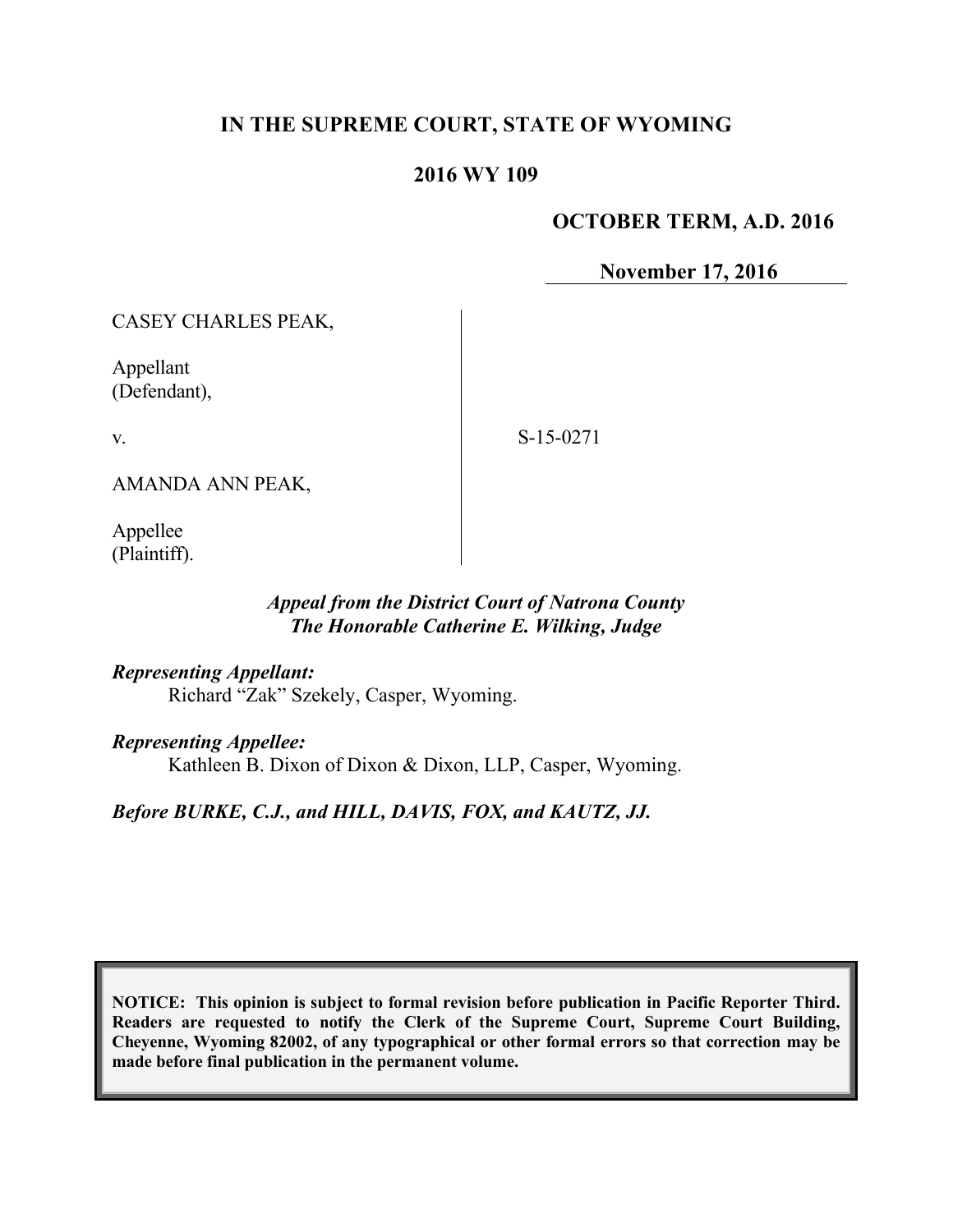#### **FOX, Justice.**

[¶1] Amanda Ann Peak (Mother) and Casey Charles Peak (Father) were married in 2005. Mother filed for divorce on June 2, 2015. The clerk of court entered default after Father failed to timely file an answer to Mother's complaint. Father filed a motion to set aside the entry of default. The district court held a hearing on the default, which Father did not attend. After the hearing, the district court entered a default divorce decree. Father appealed, and we stayed the appeal pending a determination of whether father received notice of the hearing on default. The district court found that Father received notice and denied Father's motion to set aside entry of default and default divorce decree. That decision was not appealed. We affirm.

#### *ISSUES*

[¶2] Father raises a host of issues which fall into two general categories: the procedure utilized by the district court, and the substance of the decree of divorce. Accordingly, we rephrase the issues as follows:

1. Did the district court violate Father's due process rights when it held the default hearing in Father's absence?

2. Did the district court abuse its discretion when it divided the parties' property and debts and ordered child support?

#### *FACTS*

[¶3] Mother and Father were married in 2005. They had three children, born in 1998, 2006, and 2010. Mother filed for divorce on June 2, 2015, and Father was served with the complaint at his place of business the following day, June 3, 2015. Father's answer or response was due twenty days later, June 23, 2015. W.R.C.P. 12(a). Father did not file an answer or otherwise respond by that date. Mother sought entry of default, which was entered on June 24, 2015. The following day, Mother filed a motion for the entry of a default divorce decree and requested a hearing on her motion. On June 29, 2015, the district court scheduled a hearing on Mother's motion for entry of the default divorce decree for September 17, 2015, and Father received notice of that hearing. On July 15, 2015, counsel for Father filed an answer and counterclaim, along with a motion to set aside the entry of default. Mother filed an objection to Father's motion to set aside the entry of default on August 4, 2015.

[¶4] The district court held the scheduled default hearing on September 17, 2015. Neither Father nor his counsel attended. At the hearing, the court allowed Mother to present evidence, and issued an oral ruling. It then entered a written divorce decree on September 29, 2015.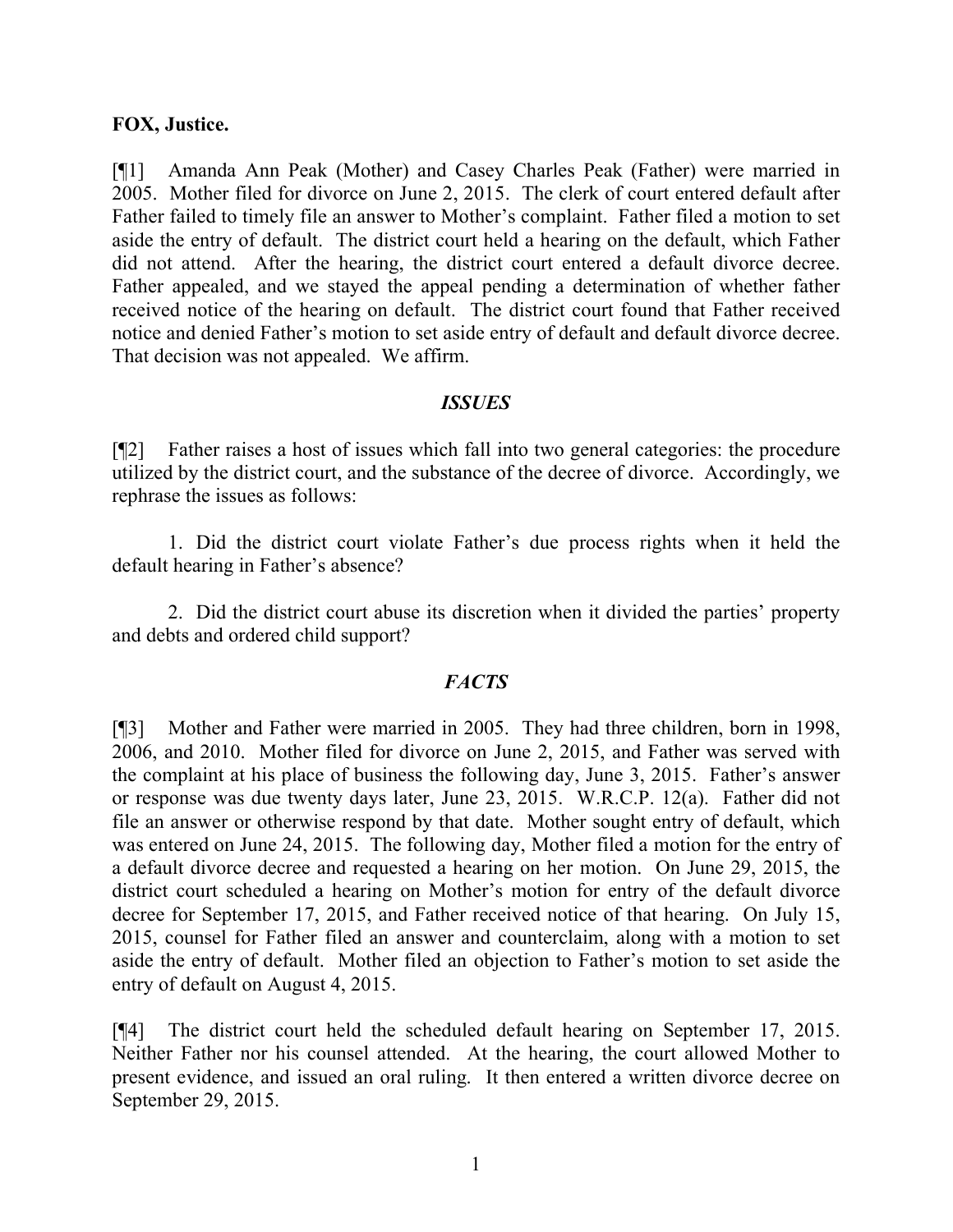[¶5] Mother was awarded primary physical and legal custody of the three children. The decree provides that the oldest child may visit Father at his discretion. Father is allowed visitation of the younger two children, subject to certain requirements. Father was also ordered to pay child support in the amount of \$1,320.91 per month until all of the children reach the age of eighteen and no longer attend high school. Father was required to pay back child support in the amount of \$2,400. In addition, Mother was awarded the marital home; Father was required to pay mortgage payments on the home for one year and reimburse Mother for two months' mortgage payments. Father was awarded the interest in his business, including all of its assets and liabilities, along with numerous vehicles, an RV camper, four-wheelers, and other property.

[¶6] On October 9, 2015, Father filed a motion to set aside the entry of default and the default divorce decree. On October 22, 2015, Father filed a request for a hearing on his motion, and on October 26, 2015, Father filed an affidavit in support of his motion, asserting that he did not receive service of the setting of the default hearing. Mother filed an objection to Father's motion to set aside the entry of default and the default divorce decree on October 28, 2015. The district court had not ruled on Father's motion at the time Father timely filed his notice of appeal to this Court on October 28, 2015. This Court stayed the appeal pending the district court's ruling on Father's motion to set aside the entry of default and default judgment. The district court entered its Order Denying Defendant's Motion to Set Aside Entry of Default and Default Decree of Divorce on August 29, 2016. Father did not appeal this ruling.<sup>1</sup> We lifted the stay in this matter on October 3, 2016.

#### *DISCUSSION*

### *I. Did the district court violate Father's due process rights when it held the default hearing in Father's absence?*

[¶7] Father claims that the district court violated his right to due process when it held the hearing on the default without giving him proper notice of the hearing. "Whether a trial court violated a litigant's right to due process presents a question of law that we review *de novo*." *Rosty v. Skaj*, 2012 WY 28, ¶ 16, 272 P.3d 947, 953 (Wyo. 2012).

> The party claiming an infringement of his right to due process has the burden of demonstrating both that he has a protected interest and that such interest has been affected in an

<sup>&</sup>lt;sup>1</sup> Pursuant to W.R.A.P. 2.01, Father had 30 days, until September 29, 2016, to file a notice of appeal. No notice of appeal had been filed by that time. Because Father did not appeal the Order Denying Defendant's Motion to Set Aside Entry of Default and Default Decree of Divorce, we will not discuss the issue of notice presented in that motion.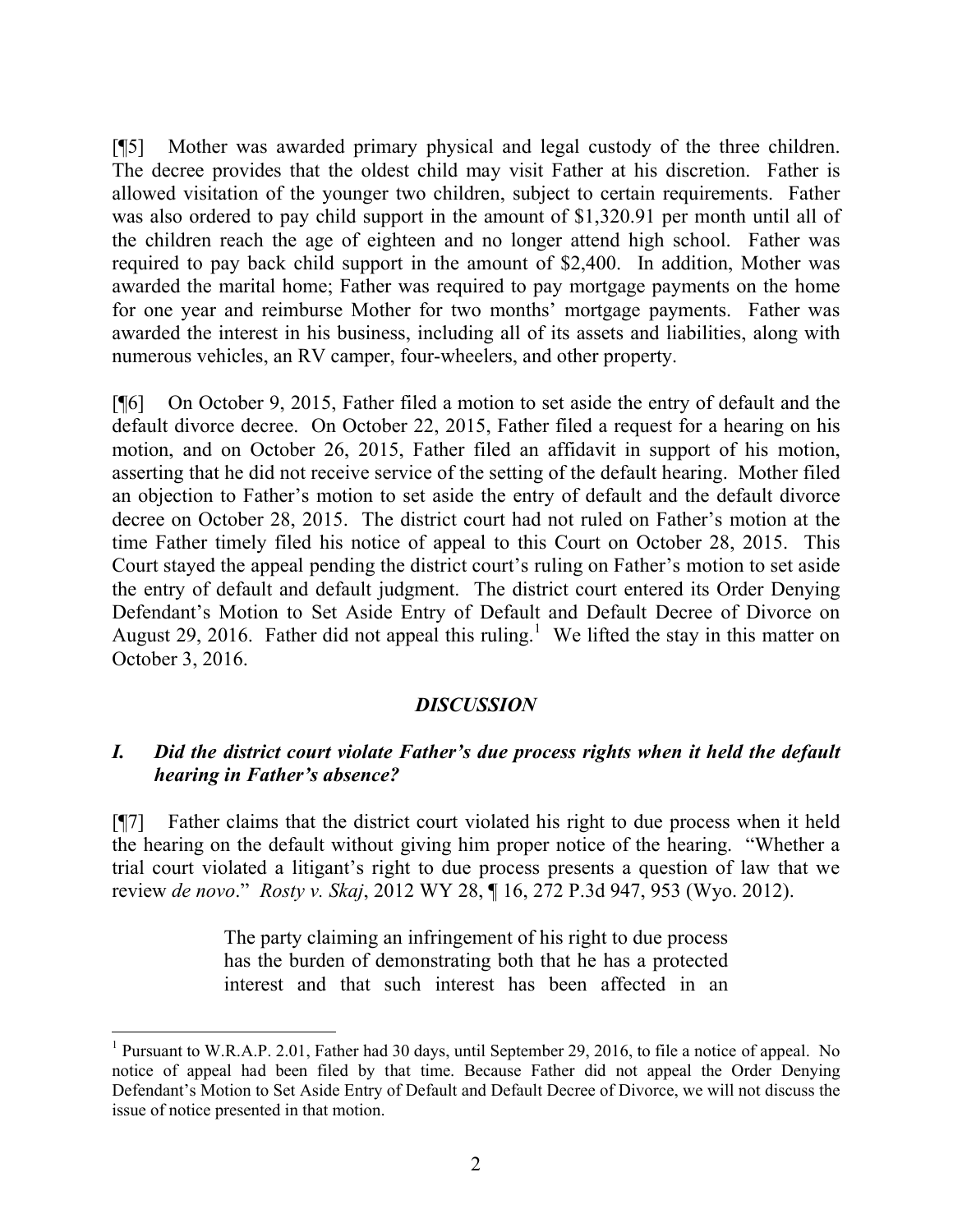impermissible way. The question is whether there has been a denial of fundamental fairness.

*Brush v. Davis*, 2013 WY 161, ¶ 16, 315 P.3d 648, 653 (Wyo. 2013) (citations omitted). "Due process contemplates the opportunity to be heard at a meaningful time in a meaningful manner." *Jones v. Jones*, 903 P.2d 545, 548 (Wyo. 1995) (citation omitted).

[¶8] The procedure for entry of default and default judgment provides the context for Father's argument. Entry of default is a "clerical act which may be performed by the clerk of court, and it does not constitute a judgment." *Spitzer v. Spitzer*, 777 P.2d 587, 592 (Wyo. 1989). Once default has been entered, the party in default is precluded from making any defense or assertion with respect to liability or an asserted claim. *Id*.; *Clay v. Mountain Valley Mineral Ltd. P'ship*, 2015 WY 84, ¶ 19, 351 P.3d 961, 967 (Wyo. 2015). "Although the entry of default generally establishes the fact of liability according to the complaint, it does not establish either the amount or degree of relief." *McGarvin-Moberly Constr. Co. v. Welden*, 897 P.2d 1310, 1314 (Wyo. 1995) (quoting *Vanasse v. Ramsay*, 847 P.2d 993, 997 (Wyo. 1993)). Entry of default "does not relieve the nondefaulting party of its obligation to produce an evidentiary basis for the desired relief, nor does it relieve the district court of its obligation to base its findings of fact upon such evidence." *Noonan v. Noonan*, 2005 WY 145, ¶ 7, 122 P.3d 964, 966 (Wyo. 2005).

[¶9] A default judgment, by contrast, establishes the fact of liability of the defaulting party and defines the amount of liability or the nature of the relief that will be granted to the non-defaulting party. *McGarvin-Moberly*, 897 P.2d at 1314; *Spitzer*, 777 P.2d at 592. "Where the damages or relief claimed are unliquidated or not specified with certainty in the complaint, further proceedings are indicated." *Spitzer*, 777 P.2d at 592-93; *see also* W.R.C.P. 55(b)(2). Thus, in a default divorce proceeding such as this, the district court must obtain an evidentiary basis for its findings regarding property distribution, child custody and visitation, and child support. *Noonan*, 2005 WY 145, ¶ 12, 122 P.3d at 967; *Spitzer*, 777 P.2d at 593; Wyo. Stat. Ann. § 20-2-114 (LexisNexis 2015) (requiring just and equitable property division); Wyo. Stat. Ann. § 20-2-201 (LexisNexis 2015) (establishing factors to be considered by court awarding child custody and visitation); and Wyo. Stat. Ann. §§ 20-2-301 to 20-2-316 (LexisNexis 2015) (setting forth parameters for calculation of child support). This will require a hearing in most instances. *See Spitzer*, 777 P.2d at 594. Here, the district court held that hearing on September 17, 2015, and Father was absent.

[¶10] The district court determined that Father received notice of the default divorce hearing. Because he had notice, his absence from the hearing does not mean that his due process rights have been violated. In *Jones*, we addressed a similar situation. There, the appellant argued that his due process rights were violated when the trial court refused to continue his divorce trial and he subsequently failed to appear at the trial. *Id*., 903 P.2d at 547-48. We held that "[d]ue process merely affords the *opportunity* to be heard and,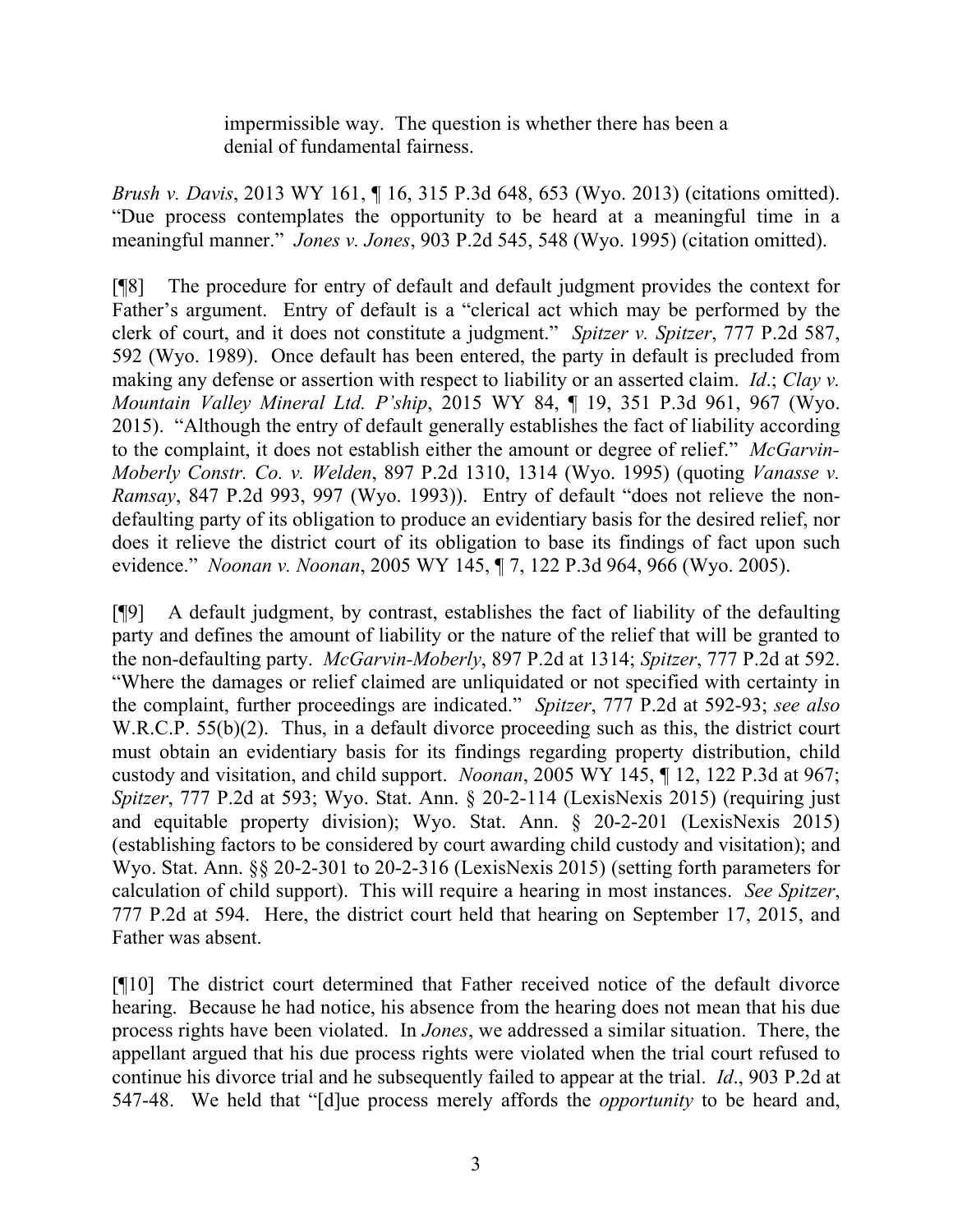thus, *a party can waive his due process right to be heard by voluntarily absenting himself from the proceedings.*" *Id*. at 548 (emphasis in original; citations omitted). We concluded that the appellant had waived his right to be heard by voluntarily absenting himself from the hearing. *Id*. Here, because Father received notice of the hearing, he received all the process he was due. He was presented with a meaningful opportunity to be heard; his failure to appear amounts to a waiver of the right to be heard.

[¶11] Father also claims that the district court abused its discretion by entering the default divorce decree when he failed to appear at the hearing on the default instead of imposing "other sanctions." Father fails to provide any cogent argument or citations to relevant rules or caselaw supporting his position. We consistently have refused to consider arguments not supported by cogent argument and citation to legal authority. *In re General Adjudication of All Rights to Use Water in Big Horn River System*, 2015 WY 104, ¶ 24, 355 P.3d 1222, 1228 (Wyo. 2015); *Armstrong v. Wyo. Dep't of Envtl. Quality*, 2013 WY 53, ¶ 9, 300 P.3d 850, 851 (Wyo. 2013); *Forbis v. Forbis*, 2009 WY 41, ¶ 10, 203 P.3d 421, 424 (Wyo. 2009). We note that the Wyoming Rules of Civil Procedure do not enumerate alternative sanctions for a party's failure to appear at a default hearing. Because Father provides us with no authority allowing for or requiring "other sanctions" when a party fails to appear at a default hearing, his argument is unavailing.

# *II. Did the district court abuse its discretion when it divided the parties' property and debts and ordered child support?*

[¶12] Father makes a number of arguments regarding the district court's default divorce decree, each of which is addressed below.

# **A. Did the district court abuse its discretion when it ordered Father to pay one year of mortgage payments?**

[¶13] The district court awarded the marital residence to Mother and required her to refinance the property in her name within one year of the date of the divorce decree. The court then ordered as follows: "However, Defendant-Father will be responsible for twelve additional timely mortgage payments, including insurance and tax amounts, from October 1, 2015 through September 30, 2016. Plaintiff-Mother will assume the mortgage payments 12 months after the Court's entry of this Decree." Father contends that this award constituted an abuse of discretion because it exceeded the relief sought in the complaint and the requests made by Mother at the hearing.

 $[14]$  W.R.C.P. 54(c) provides that:

*A judgment by default shall not be different in kind from or exceed in amount that prayed for in the demand for judgment*. Except as to a party against whom a judgment is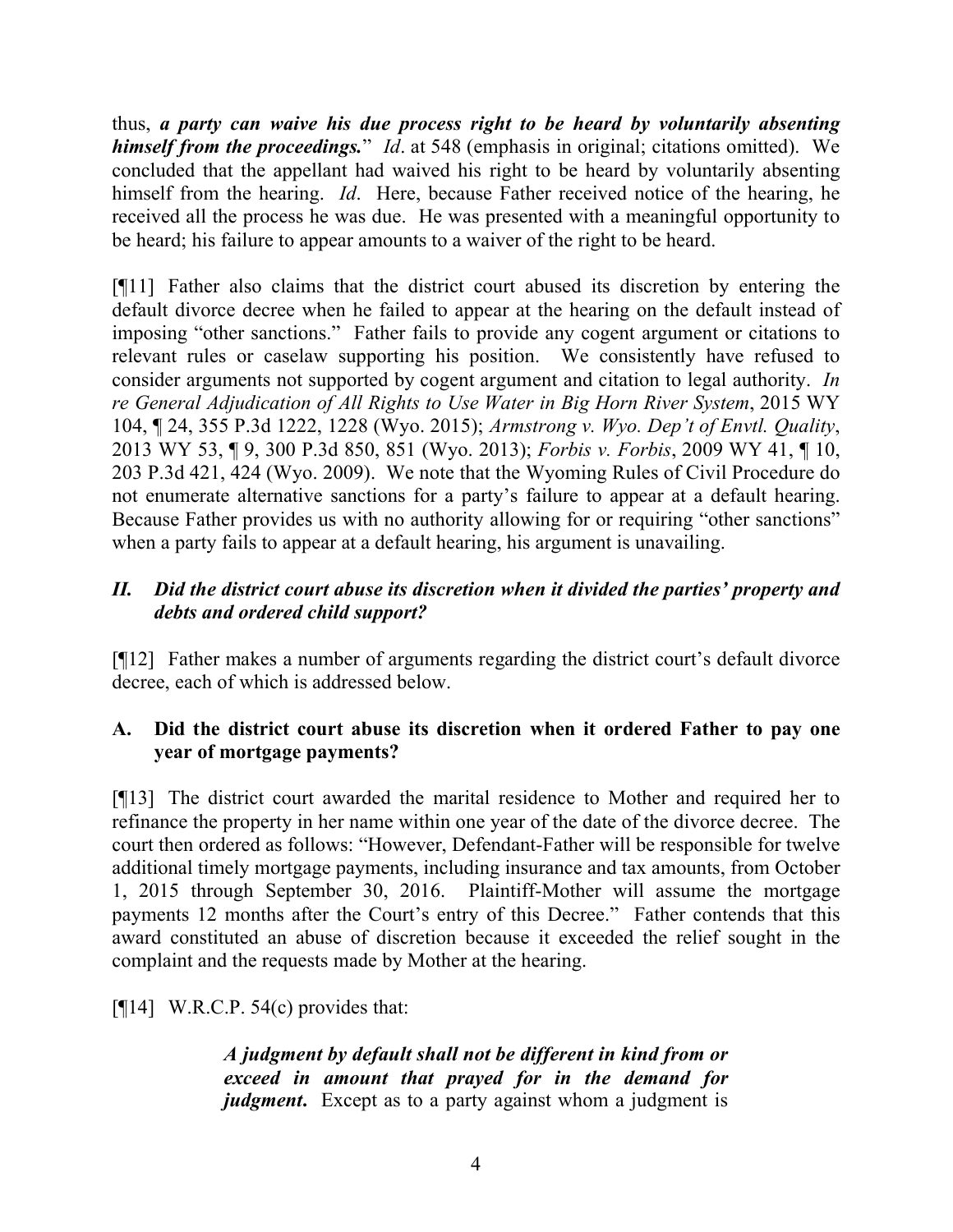entered by default, every final judgment shall grant the relief to which the party in whose favor it is rendered is entitled, even if the party has not demanded such relief in the party's pleadings.

(Emphasis added.) "[T]he theory of the rule is to permit the defendant to determine from the original pleading whether he wants to expend the money and trouble to defend it," and it would be "unfair to have the complaint lead [the] defendant to believe that only a certain type of relief was being sought and then . . . give a different type of relief." *Zweifel v. State ex rel. Brimmer*, 517 P.2d 493, 502 (Wyo. 1974).

[¶15] We find that the relief granted by the district court did not exceed that requested by Mother in her pleadings. In her complaint, Mother requested:

> 8. The property acquired by the parties during their marriage should be equitably divided between the parties.

. . . .

10. The debts incurred by the parties during their marriage should be equitably divided between the parties.

. . . .

WHEREFORE, Plaintiff prays that:

. . . .

B. The property and debts of the parties should be divided as set forth above.

. . . .

G. Such other and further relief as the Court deems just and proper in the premises.

The complaint seeks an unspecified division of property and debts. It is reasonable to conclude, therefore, that it provided notice to Father that the mortgage and taxes on their home would be at issue. "There are few rules more firmly established in our jurisprudence than the proposition that disposition of marital property . . . [is] committed to the sound discretion of the district court." *Kamm v. Kamm*, 2016 WY 8, ¶ 3, 365 P.3d 779, 780 (Wyo. 2016) (citations omitted). We cannot on this record conclude that the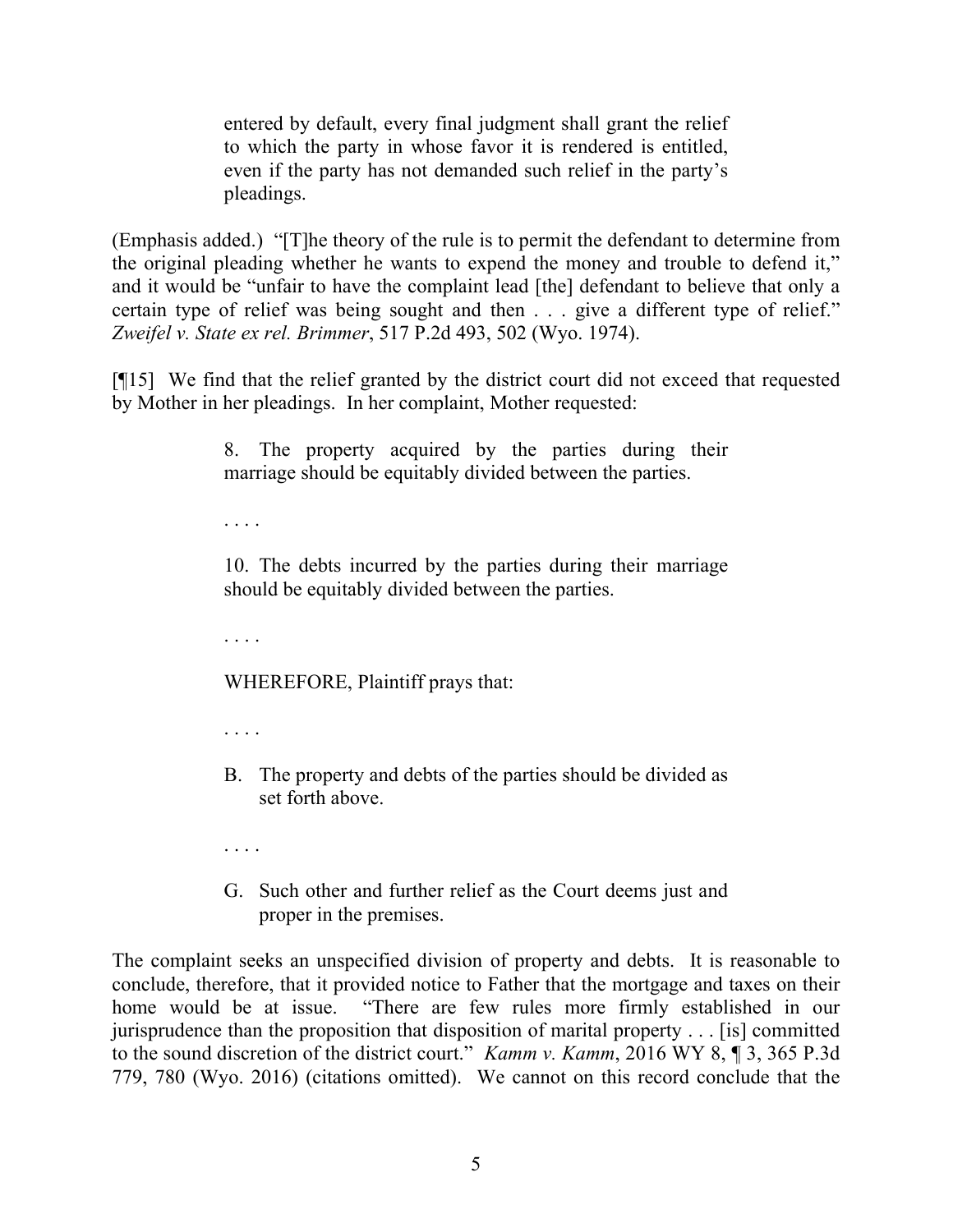relief granted by the district court in the default divorce decree exceeded the relief requested by Mother in contravention of W.R.C.P. 54(c) or was an abuse of discretion.

### **B. Did the district court abuse its discretion in its division of marital assets and liabilities?**

[¶16] Next, Father makes the following argument: "Clearly with Appellant paying for the entire mortgage for over one year, \$1,320.91 per month in child support, the costs of Appellee's vehicle for one year and awarding all the equity in the marital residence to Appellee, and [sic] equitable split has not occurred."

> We apply an abuse of discretion standard to our review of division of marital property. *Carlton v. Carlton*, 997 P.2d 1028, 1032 (Wyo. 2000).

> > We afford the trial court considerable discretion to form a distributive scheme appropriate to the peculiar circumstances of each individual case, and we will not disturb such a scheme absent a showing that the trial court clearly abused its discretion. The division of property in a divorce case should not be disturbed except on clear grounds as the trial court is usually in a better position than the appellate court to judge the parties' respective merits and needs. *Metz v. Metz*, 2003 WY 3, ¶ 6, 61 P.3d 383, ¶ 6 (Wyo. 2003). . . .

*Hoffman v. Hoffman*, 2004 WY 68, ¶ 9, 91 P.3d 922, 925 (Wyo. 2004).

*Williams v. Williams*, 2016 WY 21, ¶ 34, 368 P.3d 539, 550 (Wyo. 2016). "An abuse of discretion occurs when the property disposition shocks the conscience of this court and appears to be so unfair and inequitable that reasonable people cannot abide it. . . ." *Kummerfeld v. Kummerfeld*, 2013 WY 112, ¶ 7, 309 P.3d 822, 824 (Wyo. 2013) (citations omitted). Wyo. Stat. Ann. § 20-2-114 requires the court to

> make such disposition of the property of the parties as appears just and equitable, having regard for the respective merits of the parties and the condition in which they will be left by the divorce, the party through whom the property was acquired and the burdens imposed upon the property for the benefit of either party and children.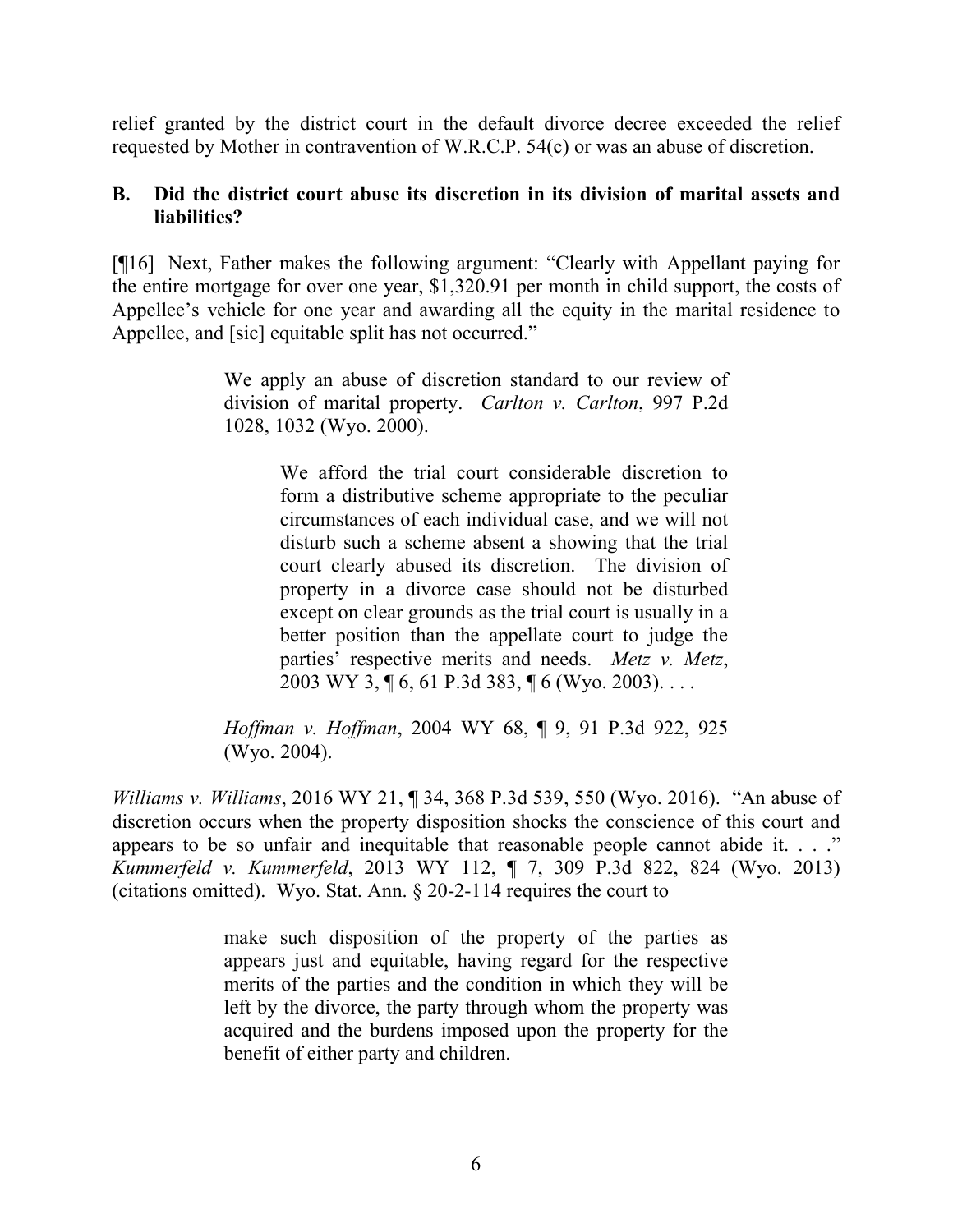[¶17] Father's argument ignores aspects of the divorce decree that distribute property in his favor and reveal that an equitable split of the assets and liabilities has been made. As we have long held, "[a] just and equitable division of property is just as likely not to be equal." *Kummerfeld*, 2013 WY 112, ¶ 10, 309 P.3d at 825; *see also Carlton v. Carlton*, 997 P.2d 1028, 1032 (Wyo. 2000).

[¶18] With regard to the property, the district court ordered as follows: Mother should receive all the property in her possession, the marital residence (with Father paying the mortgage through September 30, 2016), her personal property, life insurance, investments and retirement accounts in her name, the 2011 GMC Acadia (with Father paying the car payments through September 30, 2016), and the family pets. Father was awarded the 2008 Honda Ridgeline; the 1970 Cadillac; the RV camper; three four-wheelers; the older truck; all of the interest and equity in his business, Formula One of Casper<sup>2</sup>; life insurance; investments and retirement accounts in his name; individual and business bank accounts in his name and in the name of Formula One of Casper; all guns; all of his tools; and all of his personal belongings.

[¶19] Father was ordered to pay the accumulated credit card debt; debts in his name only; debts of his business, Formula One of Casper; taxes for the years 2014 and 2015; half of the health care debt associated with the children; his own medical debt; two previously unpaid mortgage payments; and storage locker fees. Mother was ordered to provide medical insurance for the children and to split equally medical costs that are not covered by that insurance. In addition, Mother was required to refinance the marital residence and begin making payments on the new mortgage beginning in October of 2016. The decree also provides that the parties will share tax deductions for their minor children. We find nothing in the record indicating that this division of property and debt "shocks the conscience of this court and appears to be so unfair and inequitable that reasonable people cannot abide it." *Kummerfeld*, 2013 WY 112, ¶ 7, 309 P.3d at 824 (citations omitted).

# **C. Did the district court abuse its discretion when, in the absence of a financial affidavit, it considered other evidence of Father's wages?**

[¶20] Father also claims that the district court abused its discretion because it determined child support in the absence of Father's financial affidavit, which is required by Wyo. Stat. Ann. § 20-2-308(a). Like the disposition of marital property, the calculation of income for child support purposes is committed to the sound discretion of the district court. *Shelhamer v. Shelhamer*, 2006 WY 83, ¶ 15, 138 P.3d 665, 672 (Wyo. 2006).

  $22$  While the record contains no valuation of Formula One of Casper, the business was a significant asset of the marriage. In 2013, Formula One of Casper had \$106,062.41 in total assets, not including its good will, and generated an income of \$5,633.33 per month for Father.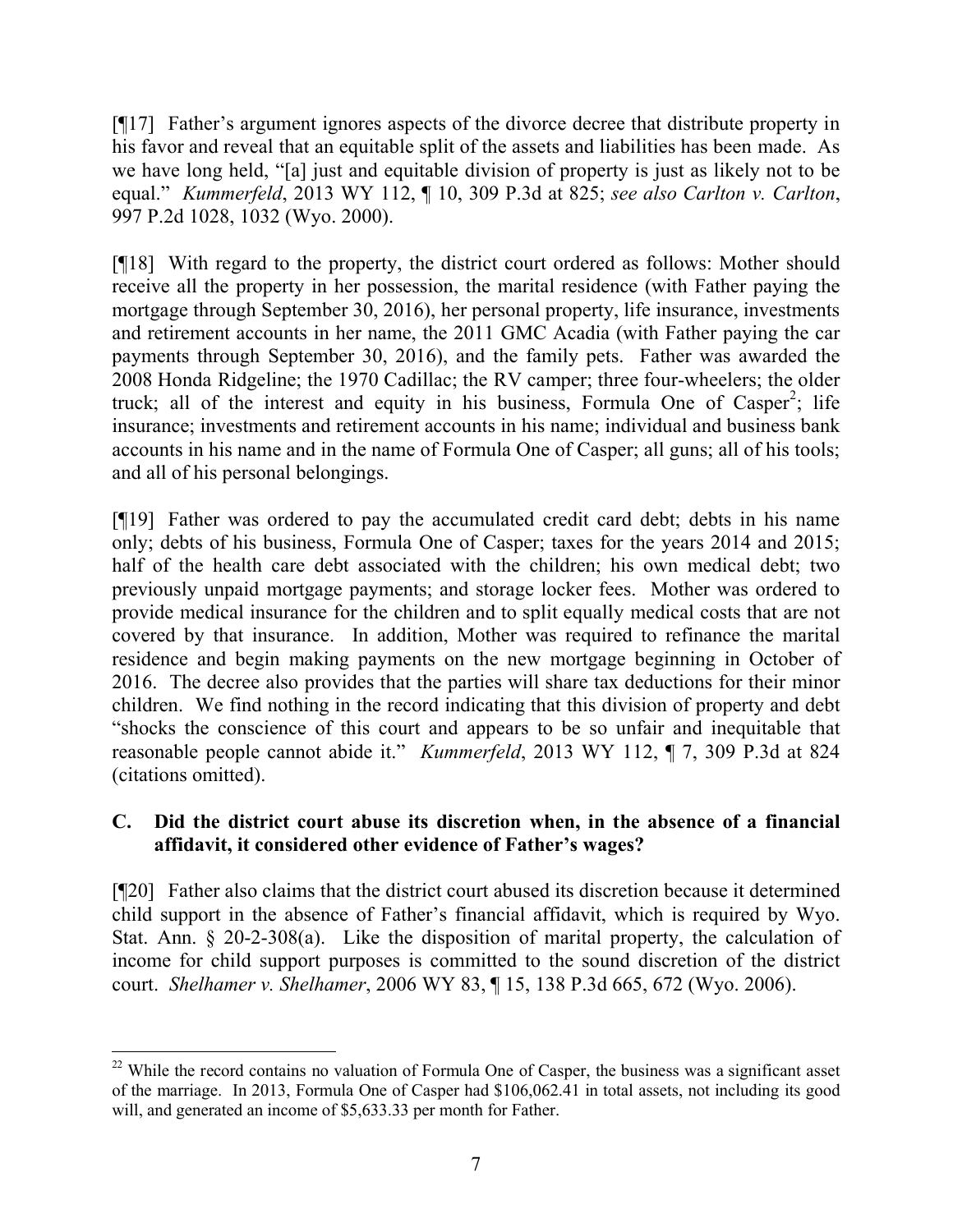[¶21] Wyo. Stat. Ann. § 20-2-308 states, in pertinent part:

(a) No order establishing or modifying a child support obligation shall be entered unless financial affidavits on a form approved by the Wyoming supreme court which fully discloses the financial status of the parties have been filed, *or the court has held a hearing and testimony has been received***.**

(Emphasis added.) The language of the statute itself provides that when a hearing is held, a financial affidavit is not necessarily required. We have held that in a default situation

> [w]hile . . . it may be difficult or even impossible to obtain the financial affidavit of the defaulted party, the obligation remains for the non-defaulting party to file such affidavit, and the obligation remains for the district court to obtain sufficient financial evidence of both parties' income to make factual determinations, and to comply with the presumptive child support guidelines found in Wyo. Stat. Ann. § 20-2-304 (LexisNexis 2005), or to determine whether to deviate from those guidelines, as allowed by Wyo. Stat. Ann. § 20-2-307 (LexisNexis 2005).

*Noonan*, 2005 WY 145, ¶ 8, 122 P.3d at 966.

[¶22] In *Noonan*, we held that where the district court had entered a default divorce decree without receiving financial affidavits or any evidence of the finances of the parties other than the husband's short affidavit estimating the parties' income, and had not held a hearing regarding the equitable division of the parties' property, custody, or child support, there was no evidentiary basis for the district court's findings. *Id*., ¶ 11, 122 P.3d at 966-67.

[¶23] By contrast, in this instance, there was sufficient evidence before the district court to determine assets, income, an equitable distribution of the parties' property and debt, and to calculate the appropriate child support pursuant to Wyo. Stat. Ann. § 20-2-304. Mother filed her financial affidavit on June 25, 2015. Although Father failed to file a financial affidavit as required by  $\S$  20-2-308(a), the court had evidence of Father's finances, including: Father's pay stubs from his employment with his business, Formula One of Casper; Formula One of Casper's 2013 financial statements, including its profit and loss statement, balance sheet, and income tax summary; Formula One of Casper's 2013 Federal Income Tax return; and Mother and Father's joint 2013 Federal Income Tax return. The district court properly held a hearing where it received sufficient evidence of the financial status of the parties, allowing it to determine the appropriate property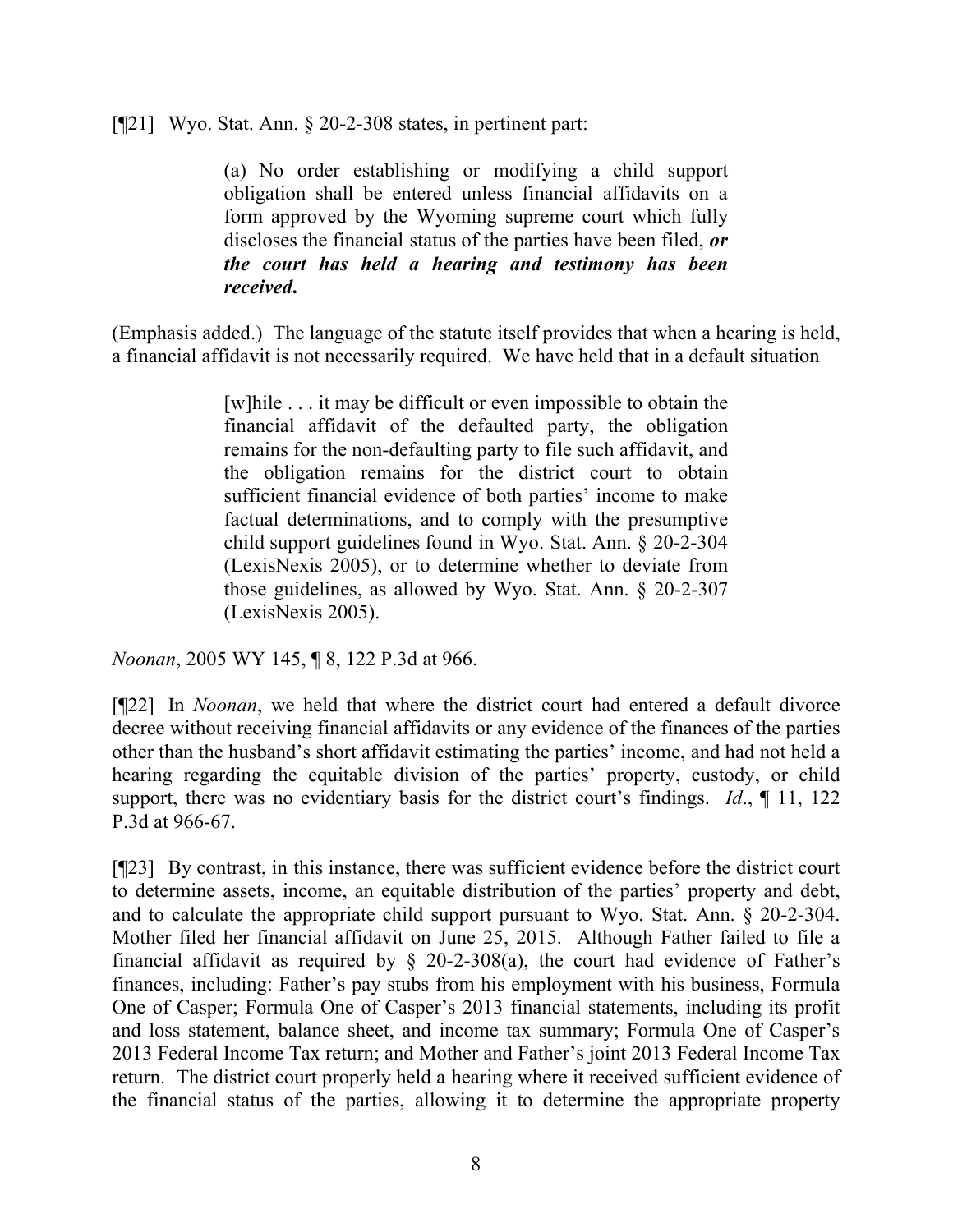distribution and child support. If Father had filed a financial affidavit, as required by the statutes, the district court's job might have been easier; nevertheless, it had sufficient information regarding the parties' financial situations and it complied with § 20-2-308 when it held the hearing and received evidence and testimony regarding Mother and Father's finances. The district court did not abuse its discretion when it proceeded to enter the default divorce decree based on the evidence that was before it.

[¶24] Father also argues that his failure to submit a financial affidavit as required by § 20-3-308(a) amounted to a violation of his due process rights. Father provides no support for this contention. Again, we will not consider arguments not supported by cogent argument and citation to legal authority. Moreover, a party cannot disregard statutory requirements and then be heard to complain that his own contravention of the statute deprived him of due process. *See, e.g., Stocki v. Nunn*, 2015 WY 75, ¶ 61, 351 P.3d 911, 929 (Wyo. 2015) (damages resulting from a failure to take reasonable steps to avoid them cannot be recovered).

## **D. Did the district court abuse its discretion when it awarded child support using a calculation based upon three children without first establishing the paternity of the parties' first child, who was born prior to their marriage?**

[¶25] Father claims that the district court abused its discretion when it awarded child support to Mother for three children without a finding of paternity regarding their first child, who was born nine years prior to the marriage. In her complaint seeking divorce, Mother alleged:

> 5. The parties have three (3) children born as issue of this marriage:

A. B.E.P. DOB (xx/xx/1998); B. A.Z.P. DOB (xx/xx/2006); and C. C.C.E.P. DOB (xx/xx/2010)

We do not reach the substance of Father's argument because the "allegations in a complaint are admitted when a default is entered." *Lee v. Sage Creek Ref. Co.*, 947 P.2d 791, 794 (Wyo. 1997) (citing *Zweifel*, 517 P.2d at 499; *Miller v. Tony & Susan Alamo Found.*, 748 F.Supp. 695, 697 (W.D. Ark. 1990)). "Upon entry of a default judgment, facts alleged to establish liability are binding upon the defaulting party. . . ." *Id*., 947 P.2d at 794 (quoting *Danning v. Lavine*, 572 F.2d 1386, 1388 (9th Cir. 1978)); *see also Multiple Resort Ownership Plan, Inc. v. Design-Build-Manage, Inc.*, 2002 WY 67, ¶ 9, 45 P.3d 647, 651 (Wyo. 2002).

[¶26] We have held that once default has been entered and default judgment granted, the defaulting party cannot contest the facts alleged in the complaint on appeal: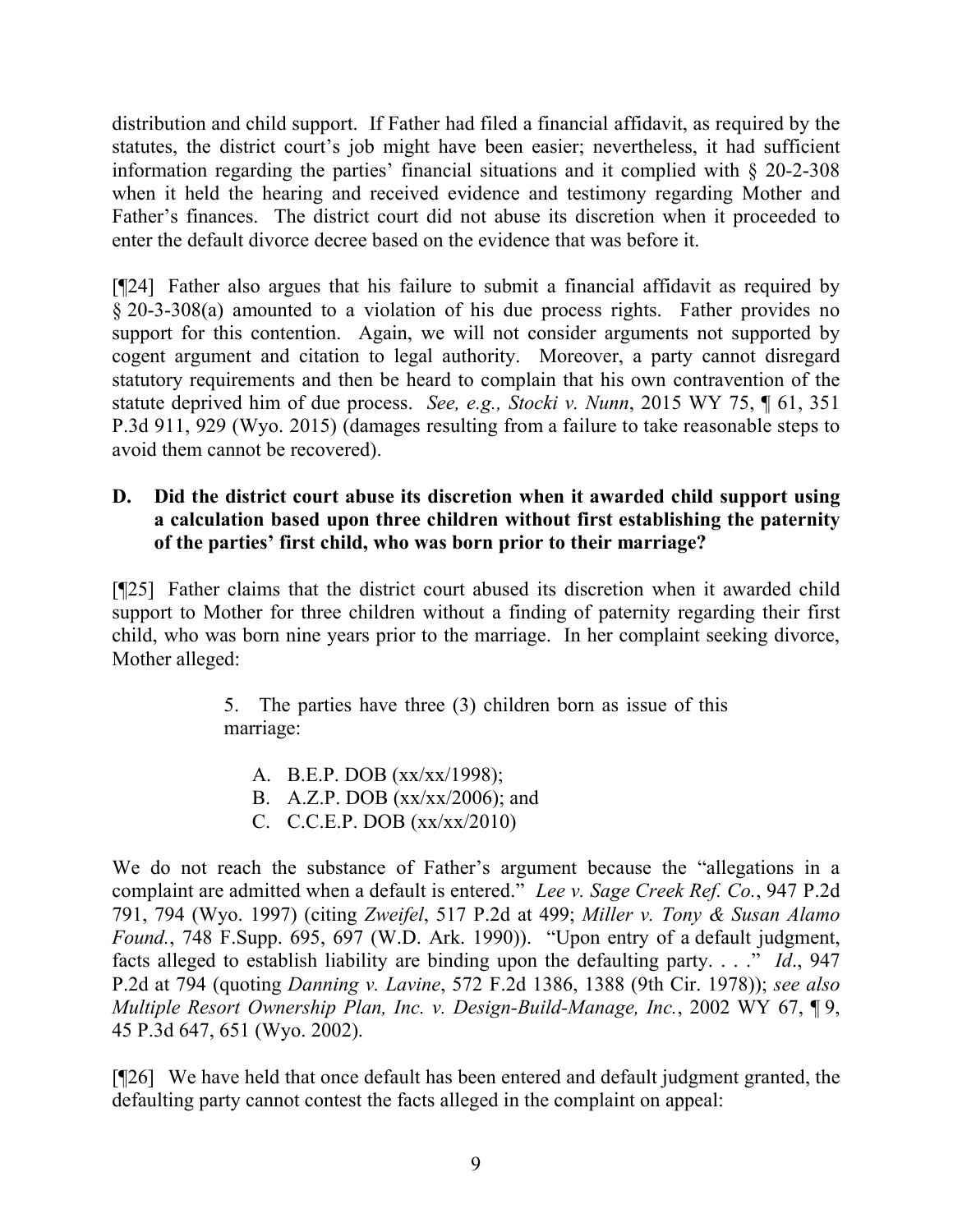If [the party in default] later wishes to draw in issue the facts thus confessed, he must move in the trial court to set aside the judgment; he cannot draw in issue the facts by appealing directly from the default judgment, because on the record they stand confessed.

*Spitzer v. Spitzer*, 777 P.2d 587, 589-90 (Wyo. 1989), quoting 9 J. Moore, B. Ward & J. Lucas, *Moore's Federal Practice* ¶ 203.06 at 3-27 to 3-28 (2d ed. 1989) (emphasis omitted). *See also* 46 Am. Jur. 2d *Judgments* § 305 ("A default has been held to operate as an admission of the truth of all the material allegations set forth in the complaint or declaration. A default has also been held to operate as an admission of the cause of action, so as to be tantamount to an admission that the plaintiff is entitled to judgment.") (footnotes omitted).

*Clay*, 2015 WY 84, ¶ 19, 351 P.3d at 967.

[¶27] In *Clay*, a number of the defendants failed to appear or answer the allegations in a complaint to quiet title that had been filed years earlier, in 1976. 2015 WY 84, ¶¶ 10, 19, 351 P.3d at 965, 967. Default judgment was entered in the 1976 action, granting the plaintiffs title to the property in question. *Id*., ¶ 16, 351 P.3d at 967. The question before the court in 2015 was whether the 1976 default judgment precluded the original defendants' claims that they still owned mineral rights to the property. *Id*., ¶ 18, 351 P.3d at 967. We held that because the entry of default operates as an admission of the truth of the allegations in the complaint, and because the default judgment had not been set aside, it continued to be "fully valid." *Id*., ¶ 19, 351 P.3d at 967.

[¶28] The allegations in Mother's complaint are deemed admitted upon entry of default. This includes the allegation that all three children were born as "issue of this marriage." The default judgment has not been set aside and, as a result, on appeal Father cannot argue that paternity has not been established.

### **F. Did the district court abuse its discretion when it issued the default divorce decree even though the complaint was not verified and Mother failed to disclose information required by statute?**

[¶29] Father also claims that Mother's complaint was not verified and did not comply with Wyo. Stat. Ann. § 20-5-309. He argues that the district court

> exceeded [its] jurisdiction and authority by not following the requirements of W.S. § 20-2-201 *et seq*., W.S. § 20-2-301,